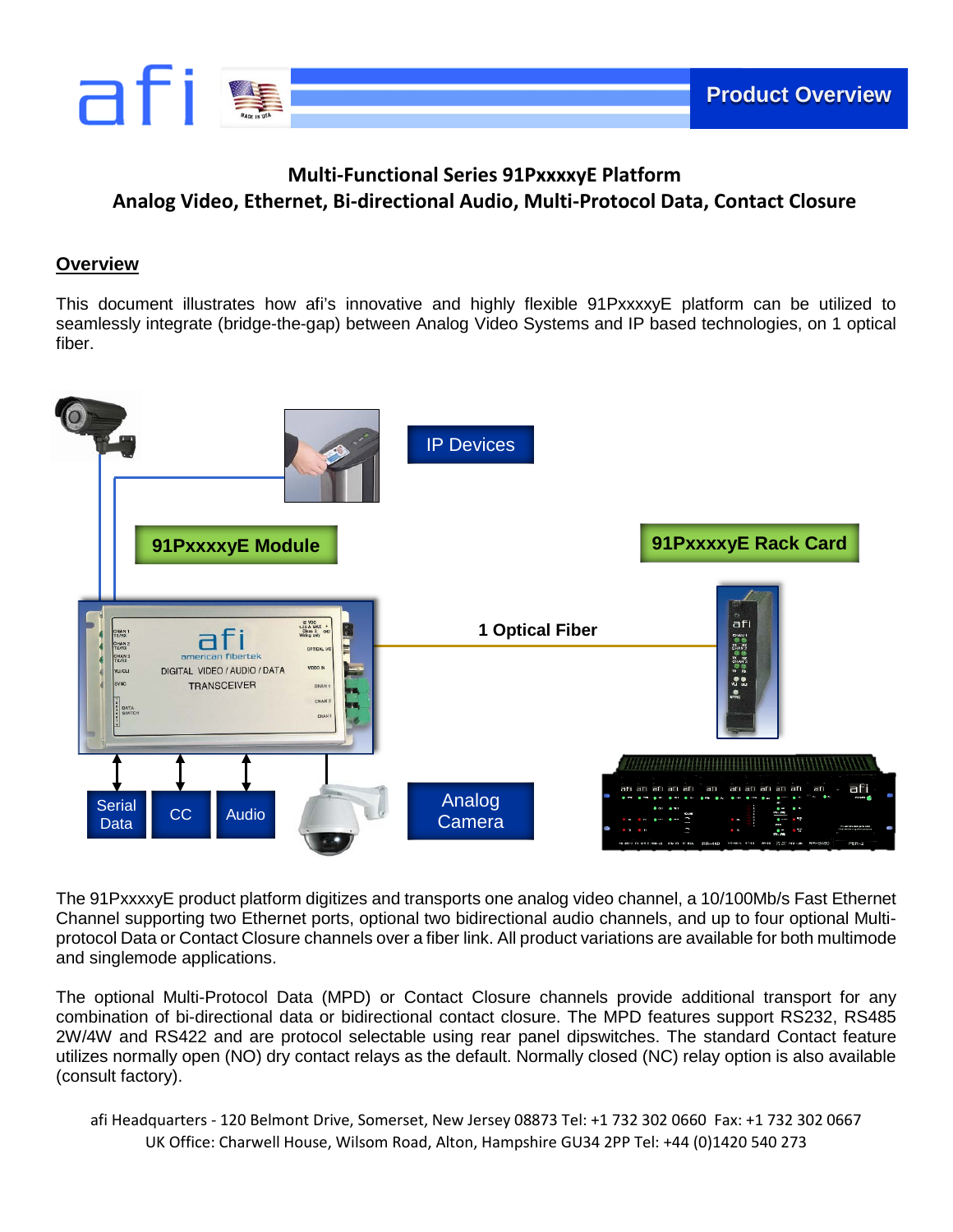

## **Multi-Functional Series 91PxxxxyE Platform Analog Video, Ethernet, Bi-directional Audio, Multi-Protocol Data, Contact Closure**

The 91PxxxxyE is designed with installation friendly connectors that support various signal types. Video input and output is provided on a standard 75ohm BNC connector. Each of the two 10/100 Ethernet port provided uses a standard RJ45. A high-density 25 pin D connector is used for the data or contact inputs, the data or contact-relay outputs and the audio input and output connections. To facilitate making connections to the Dconnector, afi provides an adapter board that performs a D-connector to terminal block conversion**.**



### **"D" Style Connector to Terminal Block Adapter**

### **Configuration Options**

The simplest product configuration is the MT/RR-91PE (multimode) or MT/RR-91PESL (singlemode) which supports one channel of analog video and two 10/100 BaseTX Fast Ethernet ports. This product option is housed in single PCB card extrusion or rack card assembly since an upper board is not required to support the option modules and audio channels.

The MT/RR-91P8E, (SL) supports one channel of analog video and two 10/100 BaseTX Fast Ethernet ports on the lower board in combination with 2 channels of audio which are provided on the upper board. The upper main board attaches to the lower board via an interface header connector. This product configuration is housed in a double PCB card extrusion or rack card assembly. The audio channels are an option and are designated by the number 8 in the part number.

The MT/RR-91Pxxxx8E, (SL) supports one channel of analog video and two 10/100 BaseTX Fast Ethernet ports. Two channels of audio and up to four optional MPD data or contact closure channels are also supported. This product configuration is also housed in a double PCB card extrusion or rack card assembly.

afi Headquarters - 120 Belmont Drive, Somerset, New Jersey 08873 Tel: +1 732 302 0660 Fax: +1 732 302 0667 UK Office: Charwell House, Wilsom Road, Alton, Hampshire GU34 2PP Tel: +44 (0)1420 540 273